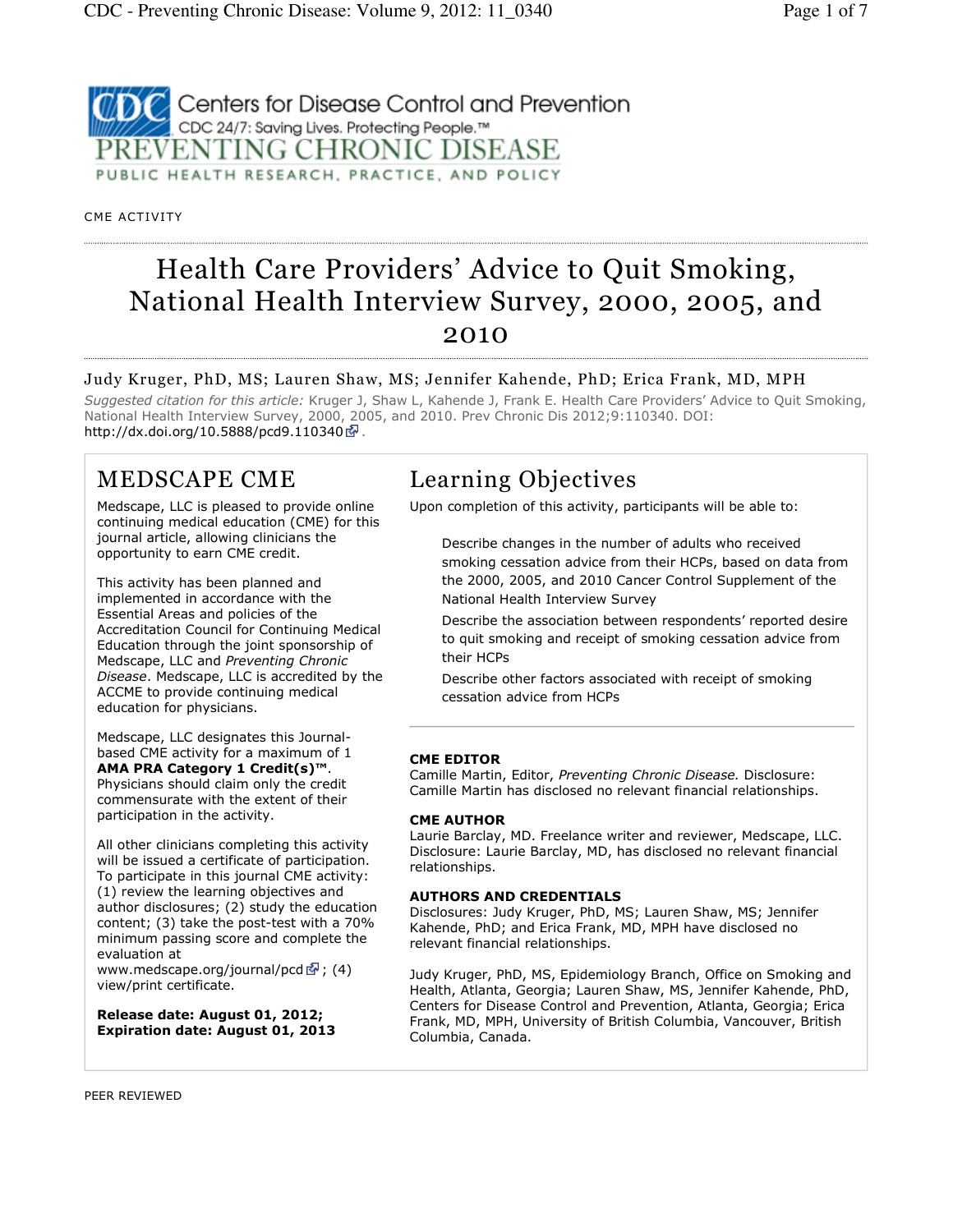## Abstract

Although the prevalence of cigarette smoking has declined in the United States, little documentation exists to ascertain which health care providers (HCPs) promote smoking cessation. We used data from the 2000, 2005, and 2010 Cancer Control Supplement of the National Health Interview Survey to examine changes in the number of adults who received smoking cessation advice from their HCP. The percentage of smokers who received cessation advice was 53.3% in 2000, 58.9% in 2005, and 50.7% in 2010. To affect noticeably declining rates, HCPs should increase their efforts to advise smokers to quit.

# **Objective**

Tobacco use can lead to multiple serious health conditions (1), and the US Preventive Services Task Force clinical guidelines (2) strongly recommend that health care providers (HCPs) promote tobacco use cessation by offering smoking cessation advice (3,4). Although US smoking rates have declined (5), research measuring which HCPs promote smoking cessation is limited to findings from racial/ethnic studies (6,7). The objective of this study was to investigate changes since 2000 in the percentage of adults who reported receiving smoking cessation advice from their HCP and to examine correlates of receiving advice.

## Methods

We used 3 years (2000, 2005, and 2010) of cross-sectional data from the annual National Health Interview Survey (NHIS), a continuing survey of approximately 40,000 households of civilian noninstitutionalized adults aged 18 years or older in the United States. Information about NHIS methods is available at

http://www.cdc.gov/nchs/nhis/methods.htm. The NHIS survey response rate was 72.1% in 2000, 69.0% in 2005, and 60.8% in 2010.We obtained data on respondents' demographic characteristics (sex, age, race/ethnicity, education level, poverty index ratio, health insurance type) and smoking status from the entire NHIS sample for each year. The survey queried whether respondents had ever smoked 100 or more cigarettes and currently smoked every day or some days. Those responding yes to both questions were identified as current smokers. A random selection of NHIS respondents were asked to engage in a Cancer Control Supplement in 2000, 2005, and 2010. We limited these samples to current smokers who had seen an HCP in the past 12 months. Smokers were asked, "In the past 12 months, has a medical doctor or other health professional advised you to quit smoking or quit using other kinds of tobacco?" Respondents' desire to quit was measured by asking, "Would you like to completely quit smoking cigarettes?"

Analyses were conducted using SAS version 9.1 (SAS Institute, Inc., Cary, North Carolina) and SUDAAN version 9.0 (Research Triangle Institute, Research Triangle Park, North Carolina) to account for the complex sample design. Data were age-adjusted based on the 2000 US Census and weighted using NHIS methods (8). Descriptive statistics for receiving HCP cessation advice were examined in 2000, 2005, and 2010. Statistical significance  $(P < .001)$  for linear trends was determined using orthogonal polynomial contrasts. Logistic regression reporting odds ratios (ORs) and 95% confidence intervals (CIs) were computed using 2010 data to determine characteristics associated with receiving advice to quit from an HCP.

## Results

In 2000, 53.3% of smokers received cessation advice in the past year; in 2005, 58.9% received advice; and in 2010, 50.7% received advice (Figure). Among men, 48.0% received advice in 2010, 54.8% in 2005, and 50.0% in 2000 (−2.0 percentage points overall,  $P < .001$ ). Among women, 53.6% received cessation advice in 2010, 62.8% in 2005, and 56.0% in 2000 (−2.4 percentage points overall,  $P < 0.001$ ).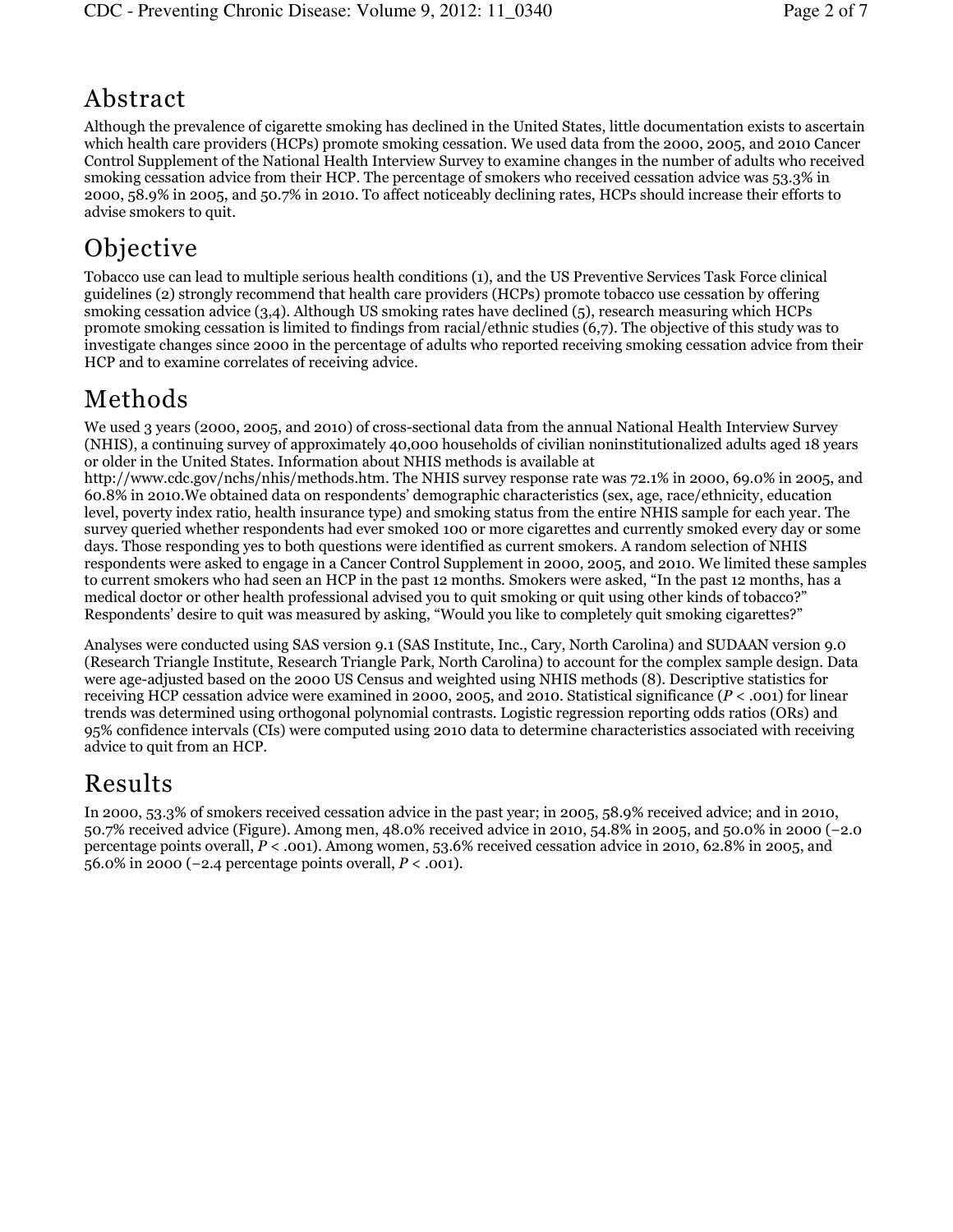

**Figure.** Percentage of current smokers (aged ≥18) who received health care provider advice to quit smoking in the past year, National Health Interview Survey, 2000, 2005, 2010. Error bars indicate 95% confidence intervals. [A tabular version of this figure is also available.]

In 2010, women were more likely than men (OR, 1.25; 95% CI, 1.06–1.48) to receive advice from their HCP, and the likelihood of this advice increased with age (Table). Hispanic or Latino participants were less likely to receive smoking cessation advice than non-Hispanic whites (OR, 0.57; 95% CI, 0.43–0.76). Participants who had a college degree or higher were less likely to receive advice than those who had less than a high school or general education development diploma (OR, 0.63; 95% CI, 0.46–0.87). Current smokers who had government-assisted insurance (OR, 2.20; 95% CI, 1.71–2.83) or private/military insurance (OR, 1.75; 95% CI, 1.39–2.21) were more likely to receive advice to quit smoking than uninsured participants.

In 2010, 67.7% of smokers wanted to quit. A positive correlation was found between respondents who wanted to quit smoking and those who received smoking cessation advice from their HCP. Among smokers who wanted to quit, 68.8% received cessation advice from their provider. Respondents who received advice to stop smoking from an HCP were more likely to want to quit smoking than those who did not receive such advice (OR, 1.94; 95% CI, 1.61–2.33).

## Discussion

In the United States, the number of patients reporting smoking cessation advice from HCPs initially increased from 2000 to 2005 then decreased from 2005 to 2010 to pre-2000 levels. Between 1974 and 1990, Malarcher et al found a positive trend in HCP advice to quit among both people with and without diabetes (9). Changes in the design of the Cancer Control Supplement questionnaire from 1990 to 2000 and 2005 to 2010 may explain the changes in the percentage of smokers advised by HCPs (10). Because advice from an HCP can increase quit attempts (2), findings suggest that further efforts are needed to disseminate guidelines and best practices in tobacco control to providers, such as promotion of Public Health Service clinical guidelines for treating tobacco use and dependence (3). Approximately 19.3% of adults smoked cigarettes between 2001 and 2010 (10), with smoking more prevalent among American Indian/Alaska Natives than other racial/ethnic groups (5). Similar to findings of previous studies (6,7,10), our data showed that Hispanics and Latinos were less likely to receive advice to quit than non-Hispanic whites.

We found that receiving cessation advice was strongly related to the desire to stop smoking: smokers advised by HCPs to quit were nearly twice as likely as those who did not receive such advice to want to stop smoking. Other researchers have shown a positive relationship between physician advice and patient action (11) that encourages increased cessation attempt rates. However, patients who wanted to stop smoking may have been more likely to seek or remember physician advice on the topic.

Limitations of our study include the use of self-reported data; however, NHIS uses standard questions that are wellaccepted (12). Also, data were cross-sectional, which precludes demonstrating causality. Finally, a change in the order of survey questions may have resulted in discrepancies in the temporal trend. In 2010, the Cancer Control Supplement asked the question about receiving HCP advice at the end of the survey, while the question was asked in the middle of the 2005 survey.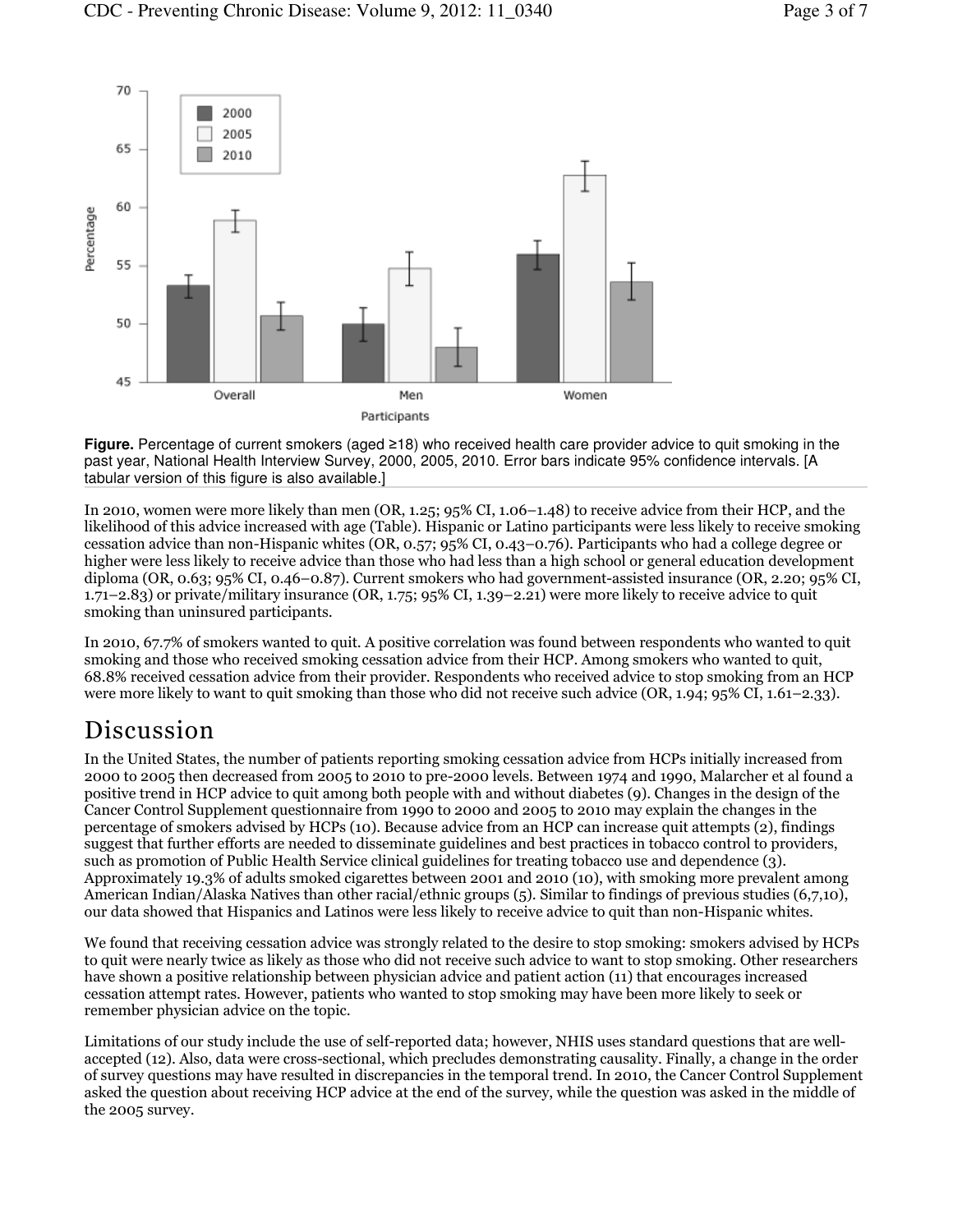With only half of HCPs encouraging smokers to quit and declining rates of cessation advice overall, increased efforts are essential to motivate HCPs to provide cessation advice that ultimately will yield more quit attempts and higher cessation rates.

# Acknowledgments

The authors thank Emmanuel Maurice, Public Health Analyst, Centers for Disease Control and Prevention, Office on Smoking and Health, and Natalie Darling, Public Health Analyst, Centers for Disease Control and Prevention, Office on Smoking and Health, for providing technical assistance with the preliminary data analysis. This research received no specific grant from any funding agency in the public, commercial, or nonprofit sectors. None of the authors have conflicts of interest.

# Author Information

Corresponding Author: Judy Kruger, PhD, MS, Epidemiology Branch, Office on Smoking and Health, 4770 Buford Hwy, MS-K50, Atlanta, GA 30341. Telephone: 770-488-5922. E-mail: jkruger@cdc.gov.

Author Affiliations: Lauren Shaw, Jennifer Kahende, Centers for Disease Control and Prevention, Atlanta, Georgia; Erica Frank, University of British Columbia, Vancouver, British Columbia, Canada.

## References

- 1. Reducing tobacco use: a report of the Surgeon General. US Department of Health and Human Services, Office of the Surgeon General; 2000. http://www.surgeongeneral.gov/library/tobacco\_use/index.html. Accessed March 26, 2012.
- Fiore MC, Jaen CR, Baker TB, Bailey WC, Benowitz NL, Curry SJ, et al. Treating tobacco use and dependence, 2. clinical practice guideline, 2008 update. Rockville (MD): Public Health Service; 2008.
- 3. Healthcare provider reminder systems, provider education and patient education: working with healthcare delivery systems to improve the delivery of tobacco-use treatment to patients — an action guide. In: The community health promotion handbook: action guides to improve community health. Washington (DC): Partnership for Prevention; 2008.
- Lancaster T, Stead L, Silagy C, Sowden A. Effectiveness of interventions to help people stop smoking: findings 4. from the Cochrane Library. BMJ 2000;321(7257):355-8. CrossRef PubMed P
- Garrett BE, Dube SR, Trosclair A, Carabello RS, Pechacek TF; Centers for Disease Control and Prevention. 5. Cigarette smoking — United States, 1965–2008. MMWR Surveill Summ 2011;60(Suppl):109-3. PubMed  $\Phi$
- 6. Lopez-Quintero C, Crum RM, Neumark YD. Racial/ethnic disparities in report of physician-provided smoking cessation advice: analysis of the 2000 National Health Interview Survey. Am J Public Health 2006;96(12):2235-9. CrossRef *d* PubMed d<sup>p</sup>
- Cokkinides VE, Halpern MT, Barbeau EM, Ward E, Thun JJ. Racial and ethnic disparities in smoking-cessation 7. interventions: analysis of the 2005 National Health Interview Survey. Am J Prev Med 2008;34(5):404-12. CrossRef *d* PubMed d<sup>p</sup>
- 8. Design and estimation for the National Health Interview Survey, 1995-2004. Centers for Disease Control and Prevention; 2000. http://www.cdc.gov/nchs/data/series/sr\_02/sr02\_130.pdf. Accessed May 24, 2012.
- 9. Malarcher AM, Ford ES, Nelson DE, Chrismon JH, Mowery P, Mettitt RK, et al. Trends in cigarette smoking and physicians' advice to quit smoking among people with diabetes in the US. Diabetes Care 1995;18(5):694-7. CrossRef *T* PubMed *T*
- Centers for Disease Control and Prevention. Quitting smoking among adults United States, 2001–2010. 10. MMWR Morb Mortal Wkly Rep 2011;60(44):1513-9. PubMed  $\bar{C}$
- Centers for Disease Control and Prevention. Physician advice and individual behaviors about cardiovascular 11. disease risk reduction — seven states and Puerto Rico, 1997. MMWR Morb Mortal Wkly Rep 1999;48(4):74-7. PubMed **P**
- 12. Delnevo CD, Bauer UE. Monitoring the tobacco use epidemic III. The host: data sources and methodological challenges. Prev Med 2009;48(1 Suppl):S16-23. CrossRef  $\bar{E}$  PubMed  $\bar{E}$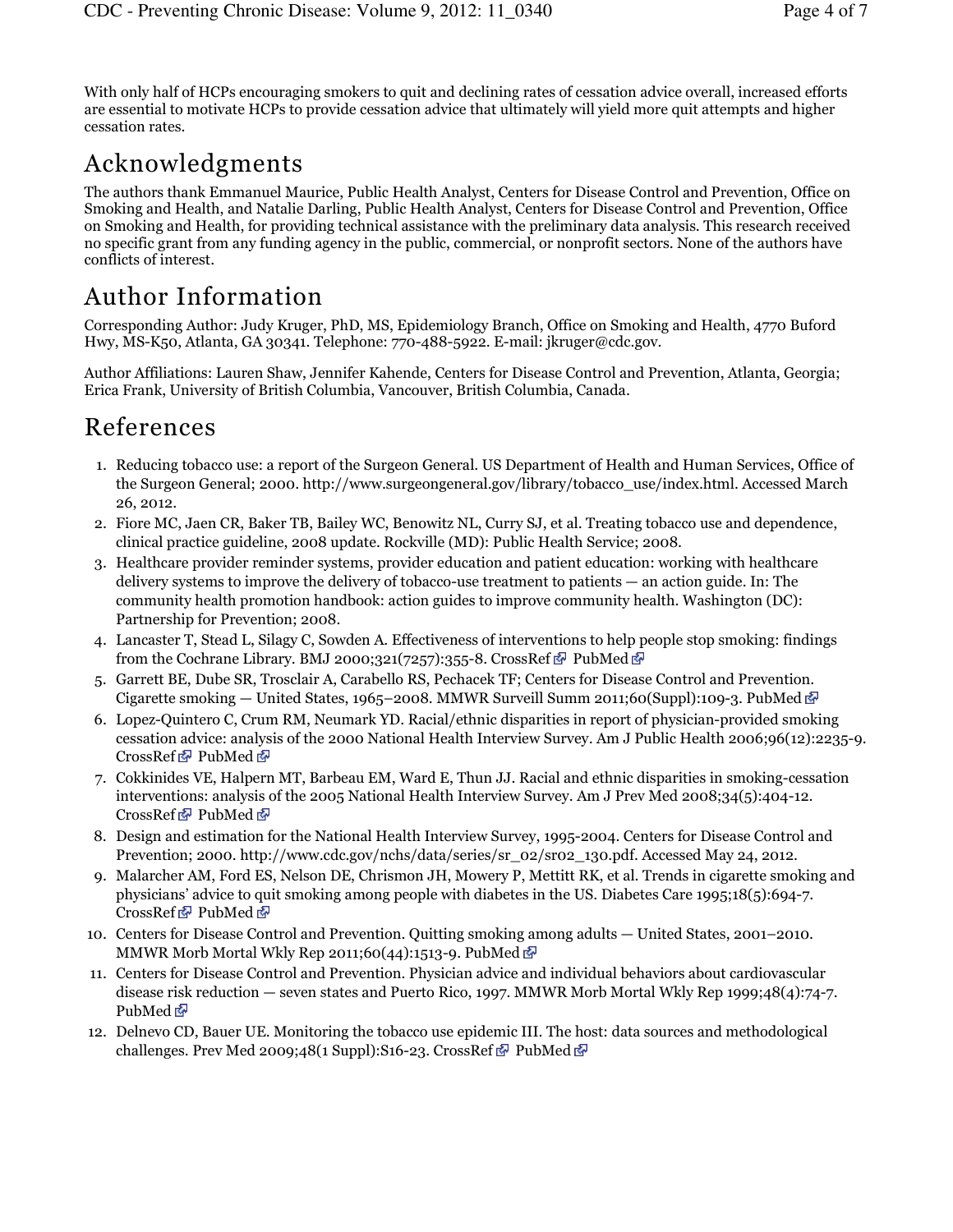## Table

### Table. Factors Associated With Receiving Health Care Provider Advice to Quit Smoking Among Current Smokers (Aged ≥18), by Selected Characteristics, National Health Interview Survey, 2010



|                                                                                                                   |       | <b>Received Advice in 2010</b> |                          |  |  |
|-------------------------------------------------------------------------------------------------------------------|-------|--------------------------------|--------------------------|--|--|
| <b>Characteristic</b>                                                                                             | Na    | % <sup>b</sup> (95% CI)        | OR <sup>c</sup> (95% CI) |  |  |
| <b>Overall</b>                                                                                                    | 3,966 | 50.7 (48.8-52.6)               | <b>NA</b>                |  |  |
| Sex                                                                                                               |       |                                |                          |  |  |
| Male                                                                                                              | 1,836 | 48.0 (45.2-50.8)               | 1 [Reference]            |  |  |
| Female                                                                                                            | 2,130 | 53.6 (51.0-56.3)               | $1.25(1.06-1.48)$        |  |  |
| Age, y                                                                                                            |       |                                |                          |  |  |
| $18 - 24$                                                                                                         | 404   | 33.2 (27.9-38.5)               | 1 [Reference]            |  |  |
| 25–34                                                                                                             | 811   | 45.8 (41.7-49.9)               | $1.80(1.35 - 2.42)$      |  |  |
| $35 - 44$                                                                                                         | 716   | 48.5 (44.1-53.0)               | $2.03(1.50-2.76)$        |  |  |
| $45 - 64$                                                                                                         | 1,587 | $57.9(55.1-60.6)$              | $2.73(2.09-3.56)$        |  |  |
| $\geq 65$                                                                                                         | 448   | 59.3 (54.3-64.4)               | $2.81(2.01-3.94)$        |  |  |
| Race/ethnicity                                                                                                    |       |                                |                          |  |  |
| Non-Hispanic white                                                                                                | 2,588 | 52.3 (50.0-54.7)               | 1 [Reference]            |  |  |
| Non-Hispanic black or African American                                                                            | 671   | 48.2 (43.5-52.9)               | $0.85(0.68 - 1.08)$      |  |  |
| Hispanic or Latino                                                                                                | 467   | 39.2 (33.7-44.7)               | $0.57(0.43 - 0.76)$      |  |  |
| Other races, non-Hispanicd                                                                                        | 154   | 48.1 (37.9-58.3)               | $0.87(0.56 - 1.35)$      |  |  |
| <b>Education level</b>                                                                                            |       |                                |                          |  |  |
| <high diploma<="" ged="" or="" school="" td=""><td>745</td><td>52.4 (48.4-56.4)</td><td>1 [Reference]</td></high> | 745   | 52.4 (48.4-56.4)               | 1 [Reference]            |  |  |
| High school diploma                                                                                               | 1,335 | $50.0(46.5-53.5)$              | $0.78(0.60 - 1.00)$      |  |  |
| Some college                                                                                                      | 1,333 | 52.4 (49.3–55.5)               | $0.86(0.67 - 1.10)$      |  |  |
| ≥College degree                                                                                                   | 542   | 48.3 (43.1-53.4)               | $0.63(0.46 - 0.87)$      |  |  |
| Poverty index ratio <sup>e</sup>                                                                                  |       |                                |                          |  |  |
| < 1.25                                                                                                            | 1,717 | $50.1(47.2 - 53.0)$            | 1 [Reference]            |  |  |
| $1.25 - 3.49$                                                                                                     | 1,085 | 52.0 (48.4-55.7)               | $1.12(0.88 - 1.41)$      |  |  |
| $\geq 3.50$                                                                                                       | 836   | 54.0 (49.8-58.2)               | $1.20(0.95 - 1.52)$      |  |  |
| <b>Health insurance type</b>                                                                                      |       |                                |                          |  |  |
| Uninsured                                                                                                         | 880   | 34.0 (28.0-40.0)               | 1 [Reference]            |  |  |
| Government-assisted <sup>f</sup>                                                                                  | 956   | 56.3 (52.5-60.2)               | $2.20(1.71-2.83)$        |  |  |
| Private/military                                                                                                  | 2,119 | 53.5 (50.8-56.2)               | $1.75(1.39-2.21)$        |  |  |

Abbreviations: CI, confidence interval; OR, odds ratio; NA, not applicable; GED, general education development diploma. a Total unweighted number of respondents.

**b** Prevalence rates are age-adjusted to the 2000 US Census population.

<sup>c</sup> ORs were adjusted for all other covariates. ORs compare the yes to no for received advice to quit in 2010.

<sup>d</sup> Other refers to American Indian/Alaska Native, Asian, Native Hawaiian, or Other Pacific Islander.

 $e$  Poverty index ratio was categorized as below the poverty level (<1.25), at the poverty level (1.25–3.49), and above the poverty level (≥3.50).

f Refers to Medicaid, Medicare, or other public or government insurance.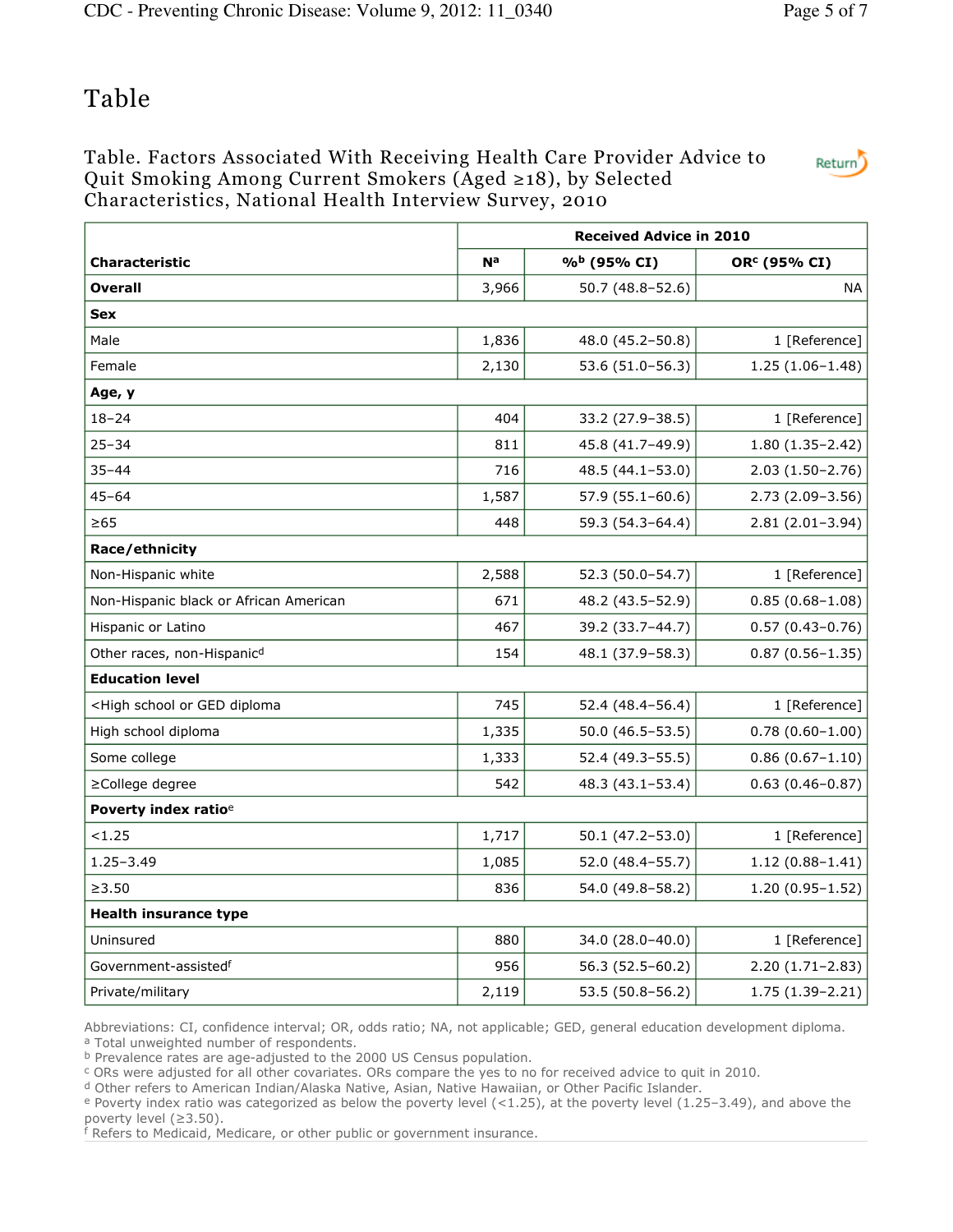## Post-Test Information

To obtain credit, you should first read the journal article. After reading the article, you should be able to answer the following, related, multiple-choice questions. To complete the questions (with a minimum 70% passing score) and earn continuing medical education (CME) credit, please go to http://www.medscape.org/journal/pcd  $\mathbb{F}$ . Credit cannot be obtained for tests completed on paper, although you may use the worksheet below to keep a record of your answers. You must be a registered user on Medscape.org. If you are not registered on Medscape.org, please click on the "Register" link on the right hand side of the website to register. Only one answer is correct for each question. Once you successfully answer all post-test questions you will be able to view and/or print your certificate. For questions regarding the content of this activity, contact the accredited provider, CME@medscape.net. For technical assistance, contact CME@webmd.net. American Medical Association's Physician's Recognition Award (AMA PRA) credits are accepted in the US as evidence of participation in CME activities. For further information on this award, please refer to http://www.ama-assn.org/ama/pub/category/2922.html  $\mathbb{F}$ . The AMA has determined that physicians not licensed in the US who participate in this CME activity are eligible for **AMA PRA Category 1 Credits™**. Through agreements that the AMA has made with agencies in some countries, AMA PRA credit may be acceptable as evidence of participation in CME activities. If you are not licensed in the US, please complete the questions online, print the AMA PRA CME credit certificate and present it to your national medical association for review.

## Post-Test Questions

### Article Title: Rate of Smoking Cessation Advice by HCPs Is Declining CME Questions

- 1. You are a consultant to an HMO regarding improving smoking cessation rates among their patients. Based on an analysis of the National Health Interview Survey by Dr. Kruger and colleagues, which of the following statements about changes from 2000-2010 in the number of adults who received smoking cessation advice from their HCPs is most likely correct?
	- A. The percentage of smokers who received cessation advice improved from 2000 to 2005 and then plateaued
	- B. The percentage of smokers who received cessation advice was 53.3% in 2000, 58.9% in 2005, and 50.7% in 2010
	- C. The percentage of male smokers who received cessation advice improved from 2000 to 2010
	- D. The percentage of female smokers who received cessation advice improved from 2005 to 2010
- 2. Based on an analysis of the National Health Interview Survey by Dr. Kruger and colleagues, which of the following statements about the association between respondents' reported desire to quit smoking and receipt of smoking cessation advice from their HCP is most likely correct?
	- A. Among smokers who wanted to quit, 68.8% received cessation advice from their provider
	- B. Smokers advised by HCPs to quit were about 30% more likely to want to stop smoking than those who did not receive such advice
	- C. The study proves that advice from HCPs to quit smoking makes smokers want to quit
	- D. There was no correlation between wanting to quit smoking and receiving smoking cessation advice from the **HCP**
- Based on an analysis of 2010 data from the National Health Interview Survey by Dr. Kruger and colleagues, which 3. of the following factors would **most likely** be associated with patients' receipt of smoking cessation advice from their HCPs?
	- A. Male sex
	- B. Younger age
	- C. Hispanic ethnicity
	- D. Government-assisted or private/military insurance

### Evaluation

### 1. The activity supported the learning objectives.

### Strongly Disagree Strongly Agree Strongly Agree

| $1 \qquad \qquad 2 \qquad \qquad 3 \qquad \qquad 4 \qquad \qquad 5$ |  |  |
|---------------------------------------------------------------------|--|--|
|                                                                     |  |  |

2. The material was organized clearly for learning to occur.